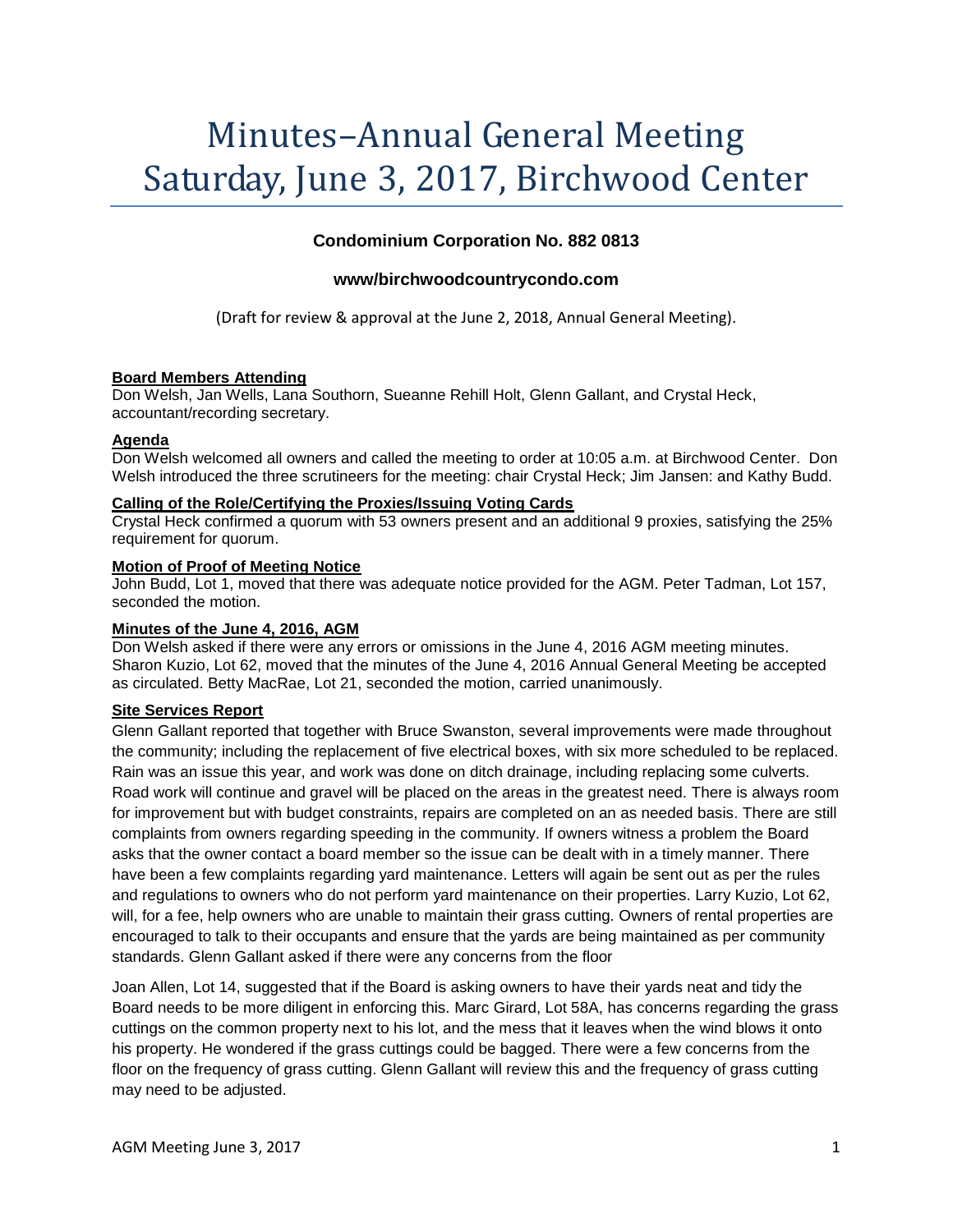Claire Sather, Lot 135 asked if the Board had ever considered renting seasonal speed bumps to help curb the speeders in the community. Don Welsh responded that the problem with these, while they would be a great idea, would not work on the gravel roads because they must be fastened down so that they are stationery. Betty MacRae, Lot 21, asked why Brazeau County cannot help the community with the speed control. Bob Kornelson, Lot 103, suggested that maybe the speed limit should be lowered. Other owners suggested that the lower speed in the winter would not work due to the difficulty of getting up some of the hills in the winter. Doug Milner, Lot 134, asked if the Board could appoint someone to enforce the speed limit. The Board does not have any authority to stop speeders. The RCMP will come and help if they are called. The Board will ask if the RCMP can monitor a bit more often in the community to help with slowing down residents. Gary Holt, Lot 45, suggested maybe more signage reminding owners what the speed limits are in the community.

Dogs running at large in the community are a big concern. Clarence Wastle, Lot 84, reminded owners that this is a job for the Brazeau Animal Control department not our Board. Cory Horton, Lot 72, feels that the Board needs to clarify their responsibility with Brazeau Animal Control. The Board will be in contact with the Brazeau Animal Control to clarify the procedure for loose dogs and cats. Tom Maclean, Lot 38, suggested that the Board needs to levy fines on the owners who let their dogs loose. Marc Girard, Lot 58A, asked that the Board not just limit this to dogs but to include cats as well. Betty MacRae, Lot 21, and Sharon Kuzio, Lot 62, reminded the owners that the Rules and Regulations outline how animals are to be contained in the community.

Glenn Gallant thanked everyone for their feedback and thanked Bruce Swanston for all his hard work in keeping the roads maintained in our community, as well as the recent work on the areas that was disturbed by the water leak. Glenn Gallant reminded owners to keep their vehicles off the newly seeded grass on the common areas and please report any mischief to anyone on the Board. He asked the owners to help be the Boards eyes and ears in the community.

## **Financial Report**

Sueanne Rehill Holt thanked all the owners who allowed her to join the Board at last year's AGM. She expressed a special thanks to Jan Wells for all the time that she spends doing work for this community as a board volunteer. Sueanne Rehill Holt volunteered to take on the position of treasurer last year but found that because of the work load it is a position that the board member needs to be a full-time resident.

Sueanne Rehill Holt reported that there were a few changes in the package sent out to owners this year. The 2017-2018 Budget was included in the AGM package which will allow owners to vote and approve the budget. Sueanne Rehill Holt read the statement in the Condominium Property Act which outlines this procedure. Sueanne Rehill Holt addressed costs associated with the water leak, and the reason the Board moved those costs to the Reserve Fund from the Operating Fund. The increase of \$5.00 per month in condominium fees will, over the next five years, bring the Reserve Fund back up to the required level.

Sueanne Rehill Holt called for a motion to accept the 2017-2018 Budget as circulated. Cory Horton, Lot 72, moved that the budget, distributed in advance of the meeting, be accepted as circulated. Joan Allen, Lot 14, seconded the motion, carried unanimously.

Gary Holt, Lot 45, moved that the audited 2016 Financial Report, distributed in advance of the meeting, be accepted as circulated. Larry Kuzio, Lot 62, seconded the motion, carried unanimously.

Clarence Wastle, Lot 84, moved that we use Heather Zeniak Professional Corp. to audit the 2016-2017 financials. Peter Tadman, Lot 157, seconded the motion, carried unanimously.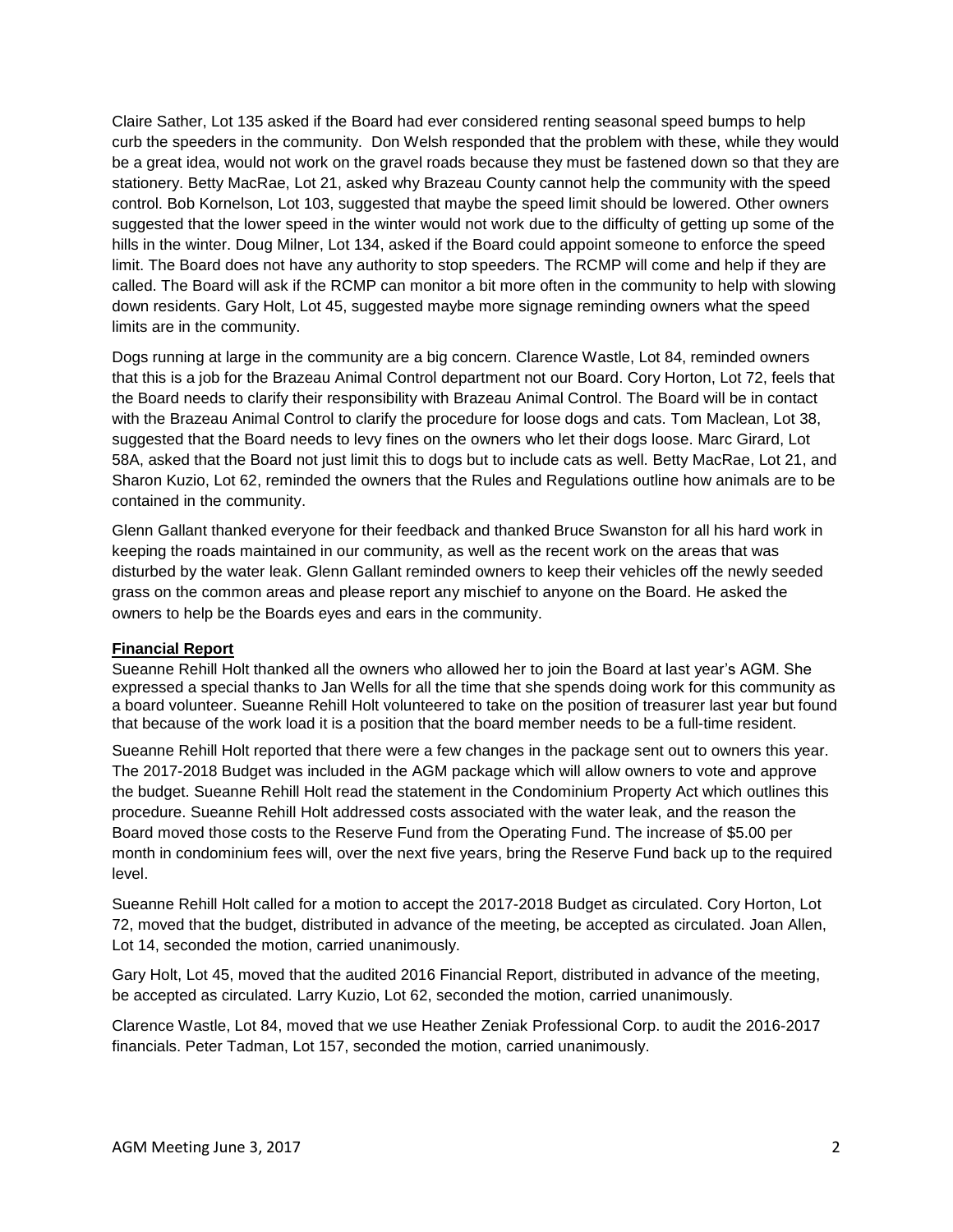## **President's Report**

Don Welsh began his report with an overview of the water leak that started in August 2016 when Rod Yakubow noticed an increase in the water usage in Cedar Glen well house. During October 2016, after many attempts to find the leak, the problem was located at a cost in excess of \$57,000. Jan Wells thanked Rod Yakubow, Lot 133, Don Welsh, Lot 94, and Glenn Gallant, Lot 5, as well as others in the community who spent many countless volunteer hours working on this project.

Don Welsh mentioned that an updated development application form is now available on line, or from any Board member. Don Welsh reminded owners that a development application must be completed and submitted to the Board for development on any site and/or building, and that a Brazeau County development application must also be completed.

Warm weather in February caused numerous frozen culverts. Bruce Swanston was busy with steamers to thaw the culverts, so that spring runoff could flow freely, rather than damaging the road. There was also a culvert that needed repair in Poplar Point last week.

Don Welsh informed owners that an application has been submitted to Brazeau County for dust abatement to be completed this summer. The Board will determine whether all or specific roads may require dust abatement.

Don Welsh explained that this community is part of the Alberta One Call family, as the community is a utility owner and as such must follow protocol for ground disturbance.

Don Welsh reminded all owners about the updated Rules and Regulations included in their AGM package, and would like owners to become familiar with the document.

The Board received correspondence from the Alberta Environment, also included in the AGM package, stating that there has been unacceptable disposal of waste in the Modeste Creek. While the Board was not aware of this situation Don Welsh urged owners to adhere and report any violations.

Don Welsh reported that the Board will be installing golf cart awareness signs in the community as a safety reminder for underage drivers operating golf carts. Jan Wells explained that on checking with our insurance company regarding liability, we are not liable, but in posting signs we are promoting safety and doing our due diligence.

Don Welsh reminded owners that it is very important that the Board has current contact information both address and telephone in the event of an emergency or notification. Also remember to advise Brazeau County of any changes. Please advise the Board, as per the Rules and Regulations, with contact information for renters. Betty MacRae, Lot 21, stated that if the Board needs help in updating the owners list, she would be willing to go door to door to obtain updated information.

Bob Kornelson, Lot 103, asked if there is an evacuee procedure in place in the community. He would like to see information posted on the gates as to the protocol on evacuating the community. While there is a sign on the south gate the Board will consider having a sign made to put at the Center.

## **Social Club**

Bev Baltesson reported on behalf of the Social Club for the period of June 1, 2016 to May 31, 2017. The current bank balance is \$2,997.00. Expenditures for this period included sundry products, match funds raised for the Food Bank, material for steps at Nielsen Park (thanks Jerry Wells for building and installing new steps), golf awareness signs, and new printer for the Center. Bev Baltesson thanked everyone for their attendance and participation in social functions, all the volunteers who help with social functions and clean-up after functions, as well as members of the Social Club. Bev Baltesson asked if anyone would be interested in volunteering to join the Social Club. If so, please contact any of the members: Don Welsh, Betty MacRae, Bev Baltesson, Randy Finnamore, Lana & Dave Southorn and Jan & Jerry Wells. Thanks to Alec and Bev McKenzie for the lovely flowers out in the front on the Center, and Rick Cummings and Jeanette Craddock for the time spent in beautifying the treed area next to the Center. Bev Baltesson reported that the Social Club donated to the Food Bank in December 2016, as per a suggestion made by Val Jansen that winners of weekly shuffleboard games donate their winnings. The Social club matched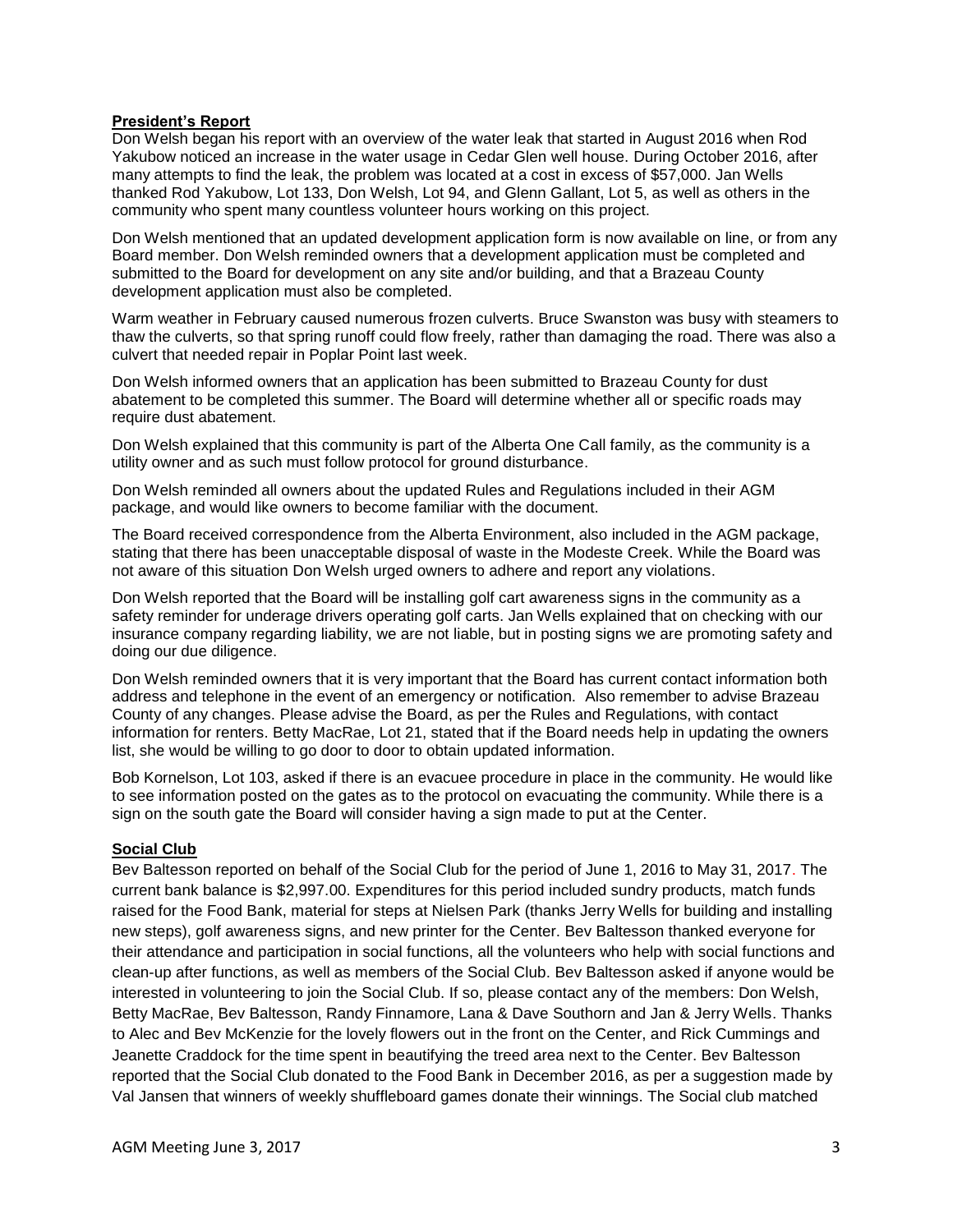the amount collected and \$350.00 was remitted to the food bank as well as a generous amount of food items.

Bev Baltesson invited everyone attending the meeting, to enjoy hamburgers after the meeting.

#### **Vice President Report**

Jan Wells prepared a statement to the owners clarifying that the board members are volunteers with no monetary compensation and while there are many hours required to fulfill tasks while serving on the Board it is a gratifying challenge and learning experience.

## **Members Forum**

Gary Holt, Lot 45, addressed the grass cutting and road maintenance. He is very concerned about the abuse the contractors take during social events. This is not the avenue where people should complain. Gary Holt suggested that issues could be addressed by a committee, not directly to the contractor, and that possibly the Board would consider forming a committee for that purpose. Don Welsh commented that after elections the new Board may consider this. Clarence Wastle, Lot 84, agreed that a committee is needed and perhaps this committee could oversee the service contracts as well.

Cory Horton, Lot 72, asked if the Board had talked to the previous mowing contractor or looked at having more contractors do the work required. He also asked if the Board had considered hiring a management company to perform the duties required by the Board – this could possibly take the personal feelings out of the scenario. Sueanne Rehill Holt commented that the point was valid, and that concerns should be put in writing for the Board to address, letters could be mailed or put in the drop box at the Center. Bob Clarke, Lot 155, also would like the Board to research property management.

Bob Clarke, Lot 155, asked the Board how many fines were paid over the last year for letters that the Board sent out to owners. Don Welsh explained that currently they did not have this information. Jan Wells explained that the Board does not keep track of the fines in a separate bookkeeping account, but will have one set up so that the financial statements show this item going forward.

Joan Allen, Lot 14, wanted the Board to know that she is not complaining about the grass cutting but wanted the Board to look at possibly getting more help for the contractor. She also had concerns where a management company would not be committed to the community causing a loss with the beauty of the community.

Glenn Gallant suggested that maybe the Board should consider hiring someone else to help both Bruce Swanston and Randy Finnamore during the summer months, and this may help eliminate some of the concerns out in the community.

Brenda Toth, Lot 168, has a concern regarding the scented chamomile growing where the water line was dug up. Don Welsh and Glenn Gallant will check into this as soon as possible to rectify the problem. The Board needs to do a bit more work at this location, and will deal with destroying this weed.

Clarence Wastle, Lot 84, wanted the owners to know that he attended the Canadian Condo Institute meeting during which there was some talk about management companies and the large price tag associated with them. He would like to see more owners volunteering to help the Board.

Paul Mah, Lot 154, as a past contractor, says it is costly to hire additional help to manage the road grading and mowing. The current budget for grass cutting is sufficient to complete the required contract level of work and contractors should utilize the time needed to minimize the concerns of lot owners. It is commendable if they wish to be under budget but the work needs to be completed to maintain the grounds that ultimately impact our property values and community pride. The budget allows for more work to be provided by the contractors and we should allow them more time to complete the service. Bob Kornelson, Lot 103, also suggested that if you are hiring more people, WCB and insurance will be costly as well.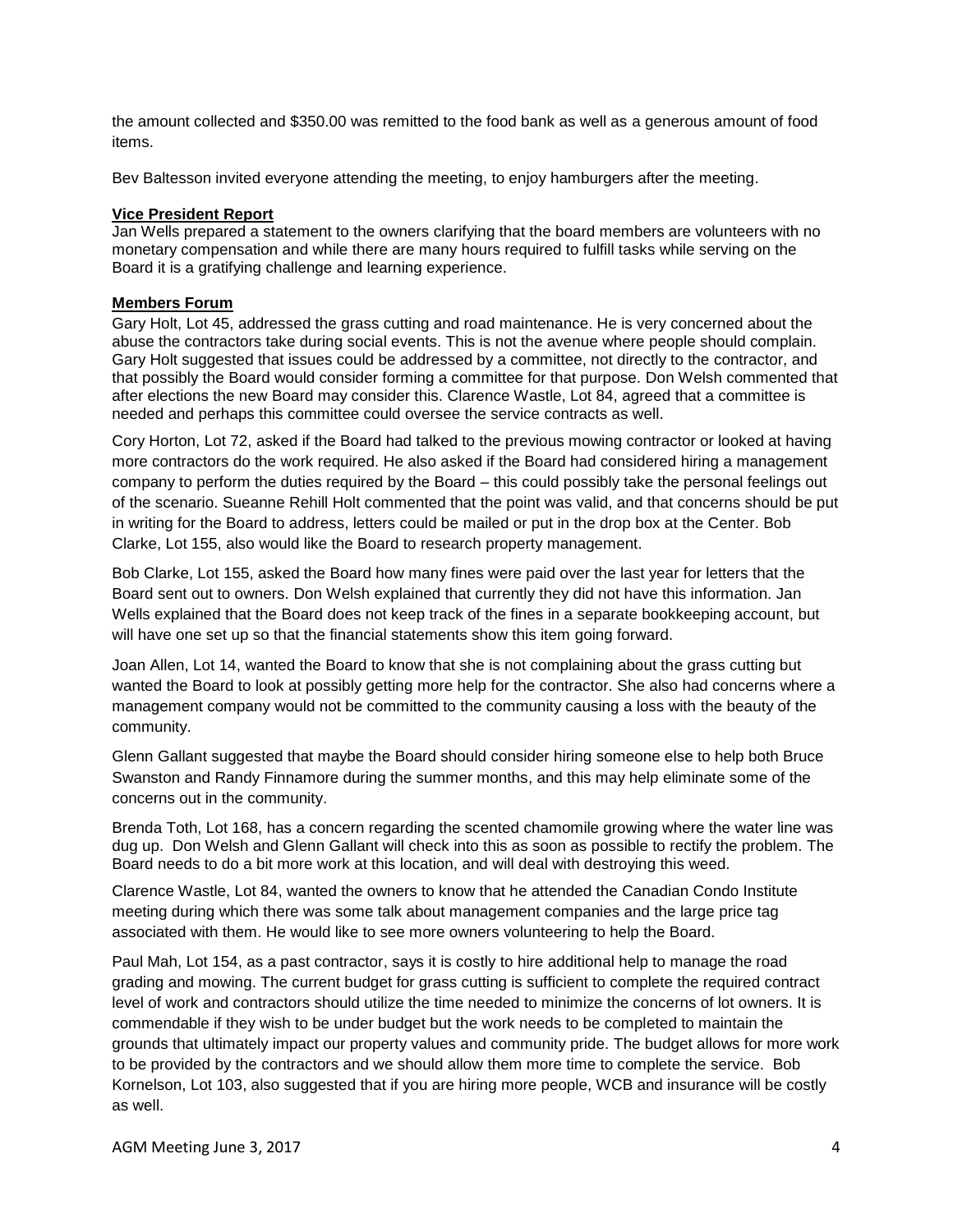Claire Sather, Lot 135, asked about the state of the lots that are currently empty, and who mows those areas. The Board explained that all lots in the community are owned by someone and it is their responsibility to make sure their yards are kept up to standard.

Clarence Wastle, Lot 84, has volunteered as the Fire Smart champion to lead the program in our community. Forestry paid for Clarence Wastle to attend the conference and Fire Smart has already granted the community \$500.00 to set up an information session in the community. Currently the government and Fire Smart Canada have put aside 20 million dollars in grant money to work towards having fire safe communities. This will help communities with removal of any fire fuel, i.e., wood chips, dead and fallen trees. There are three communities in the province that are currently Fire Smart. Gary Holt, Lot 45, volunteered to help Clarence Wastle set up a committee. Clarence Wastle asked if anyone would care to volunteer to join the committee, and if so, to contact him after the AGM. Gary Holt thanked Clarence Wastle for taking on this project for the community. Sharon Kuzio, Lot 62, asked how the project works with vacant lots with fallen trees. Clarence Wastle also reported that The Co-operators offer a discount of their insurance if the community is a Fire Smart community. Larry Carfantan, Lot 153, asked the Board the location of the nearest fire hall. Don Welsh replied that Drayton Valley Fire Department which is twenty minutes away would be the first to come out to our community and if help was required, the Breton Volunteer Fire Department would be dispatched.

Don Welsh also explained to the owners that Brazeau County needs to be informed if an owner wishes to remove trees. Since our area is deemed as hazardous land Brazeau County wants to maintain the integrity of the area.

Joan Allen, Lot 14, asked the Board to consider dust control throughout the whole community as it has been a few years since this was done, and even in what might appear to be less traffic areas, the dust is considerable. Don Welsh appreciated the input. Joan Allen also asked if the Board had given any thought to obtaining more quotes from contractors for sewage pump outs. Don Welsh commented that this will be put forward at the next Board meeting.

Dianne Gallant, Lot 5, raised concerns regarding a possible error in the circulated March 2017 financials. Crystal Heck addressed this concern noting that the condo fees for 2016-2017 were \$80.00, not the \$90 suggested in the calculation. Dianne Gallant, Lot 5, also wondered why she couldn't see the water leak repair on the income statement. Jan Wells explained that because this item is shown on the balance sheet coming out of the reserve fund.

Betty MacRae, Lot 21, asked why the invoice is so large to have the books audited, and had called the auditor in this regard. Crystal Heck and Sueanne Rehill Holt explained to the owners what is involved in the audit process, which is different from a notice to reader or a review engagement. The Board feels that the invoice was reasonable with the amount of work that the auditor does to complete the process.

Marilyn Osaka, Lot 50, also had questions on the transactions from the 2017 financial statements. John Budd, Lot 1, explained that the 2015-2016 were the audited statements included in the AGM package; and 2016-2017 will only be completed after June 2017 year-end.

Clarence Wastle, Lot 84, reminded the owners that there are no development application fees being charged by Brazeau County this year, so if owners have any issues that need to be cleaned up this is the year to do so.

Bob Bellavance, Lot 37, asked about the rules for sheds on skids. Don Welsh reminded owners that it is important to contact Brazeau County so they can verify each case.

Frazer House, Lot 61, suggested that no permit was needed if the shed was a certain size and height. Bev Baltesson, Lot 74, suggested to always get something in writing from the Brazeau County.